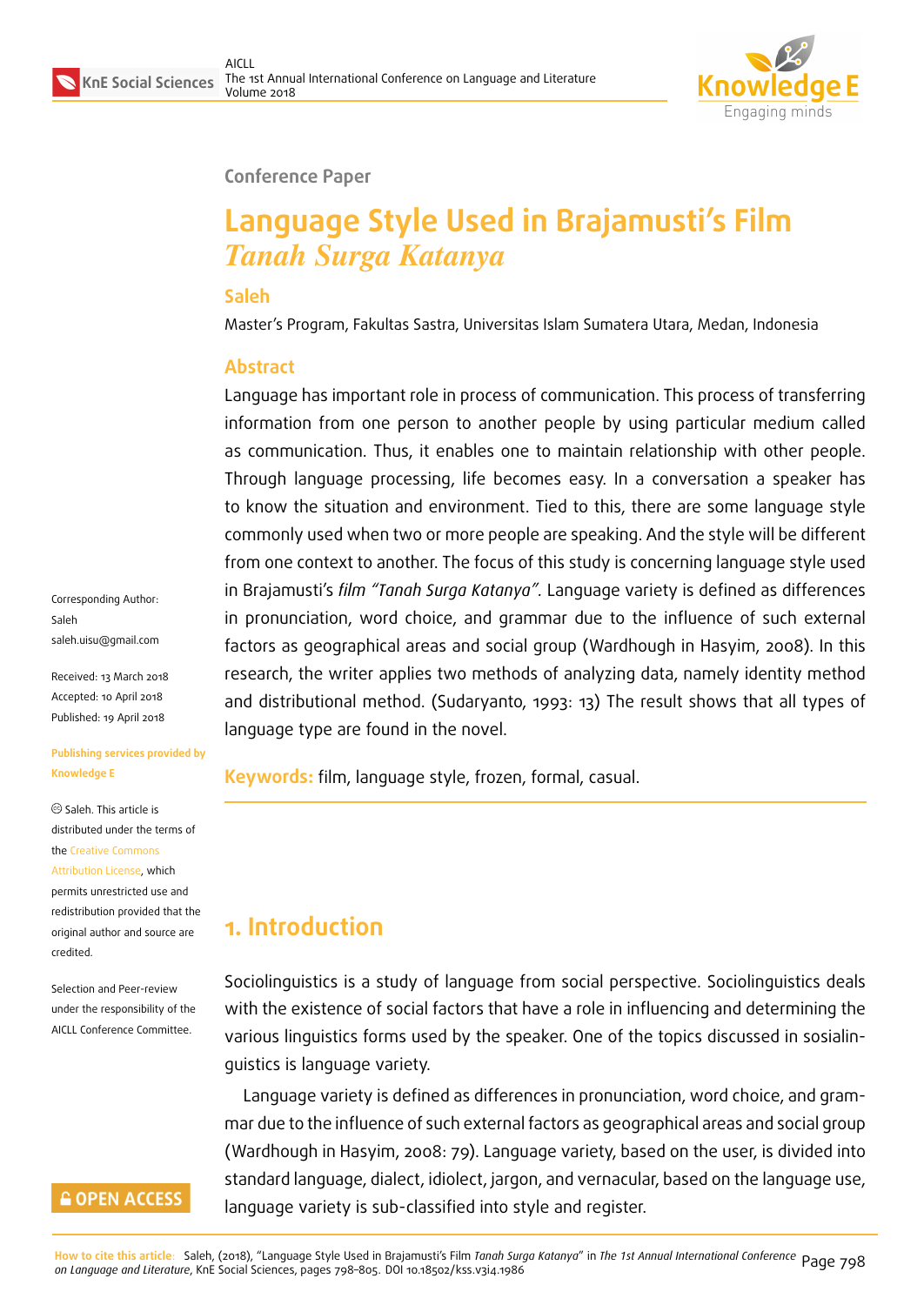**KnE Social Sciences**



As one type of language variety, style which refers to the choice of certain linguistic forms that have the same meaning, has an important role in communication. In communication a speaker uses style in order not to bother the situation of speaking and not to offend the hearer. In choosing certain style, the speaker needs to adjust to the situation when the communication happens. On a formal situation, for instance, it is necessary for the speaker to use formal style, while in informal situation, he/ she uses the informal one. A student will use a formal style, when she/ he presents their paper in front of the class, but he/ she will use a different style, i.e. informal style, when she tells her parents about presentation at home.

The use of different language style can also be observed in movie or films. Films are one communication media whose stories frequently reflect social reality and contain criticism. Included within this type of films is *Tanah Surga Katanya* in, an Indonesian film directed by Brajamusti (2012). The film portrays the effort of the common characters in the film, Salman and his grandfather Pak Hasyim, Ibuk Guru and Pak Dokter always encourage the people to love for Indonesia. Throughout the film, the audience can hear the use of various language styles, such as frozen, formal, and casual styles.

The focus of this analysis is on the utterances of all the characters in the film *Tanah Surga Katanya* his analysis based on the types of language styles.

## **2. Literature Review**

### **2.1. The relation between language and society**

Language is not simply a means of communicating information about a subject, but it is also very important means of establishing and maintaining relationships with other people. Sapir (1965: 78) states that "language is purely human and non-instinctive method of communicating ideas, emotions, and desires by means of a system of voluntarily producing symbols". From the quotation above, it is known that language plays a crucial role and a vital role in human life and also has many advantages of many various aspects human life. In a social reflection like conversation, we indicate a language behavior to show the function of language in establishing social relationships is reflected.

The importance of these relationships has led to the growth of a relatively new subdiscipline within linguistics, sociolinguistics. It is a broad but fair generalization to say that much of linguistics has in the past completely ignored the relationship between language and society-language is very much social phenomenon.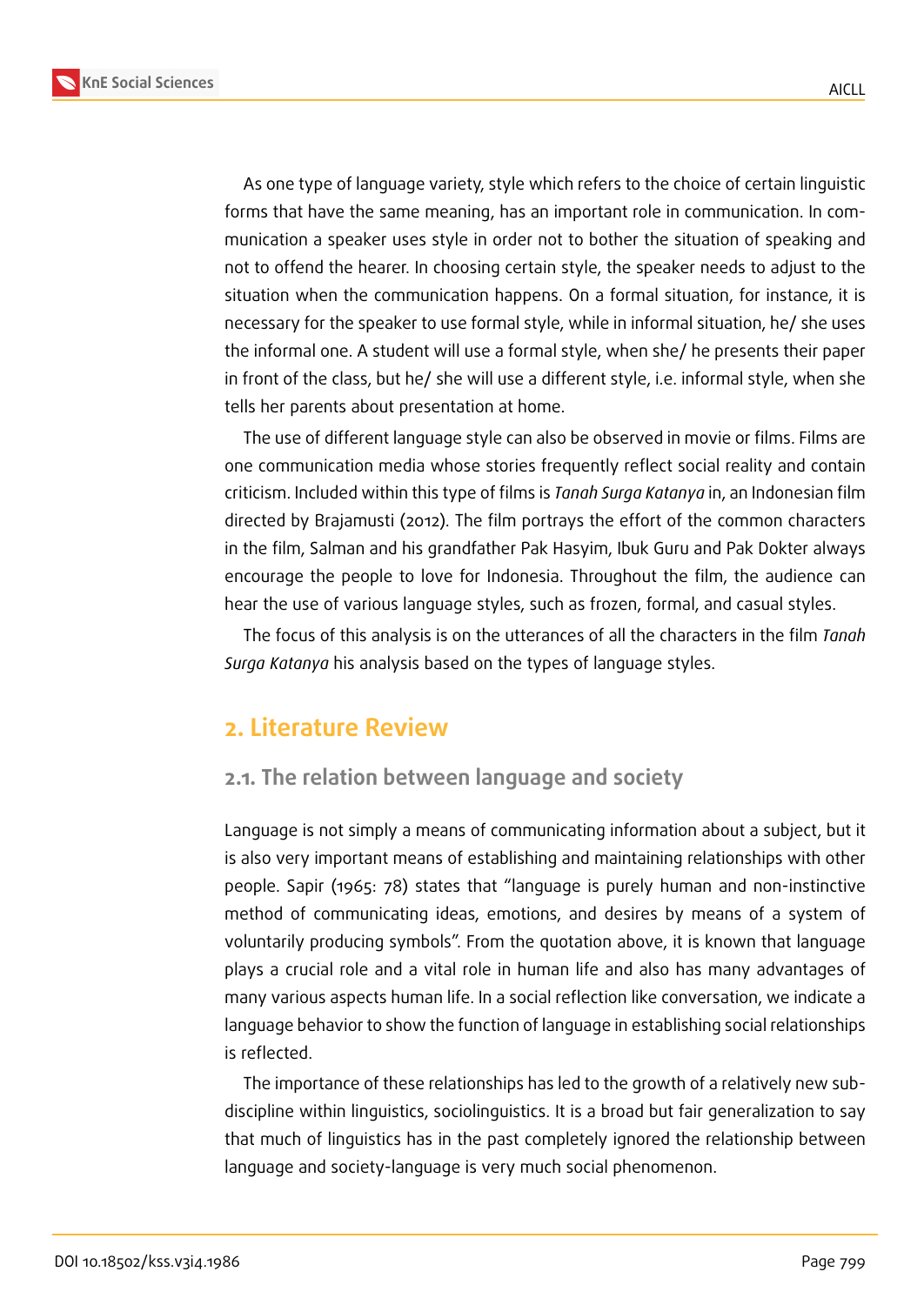

#### **2.2. Language style**

Language has a potentiality for making communication successful and establishing social togetherness if it is used well. If not, it will be a handicap for successful communication and interaction. It is important to pay attention on certain aspect of language variation of styles of language to achieve successful and fluent communication.

Keraf (1991: 113) says that language style is a way to express the idea with special language showing that writer's soul, spirit and concern. Good language must have three elements, thus are: honesty, respect, good manners, and the last is interest with three levels of formality in language use. They are described as follows:

Frozen style (oratorical style) is defined as the most formal style and elegant variety that reserved for very important or symbolic moments. It is usually used in the situation which is celebrated with respect and legitimate or formal ceremonies.

Joon in his book "Five Clocks" (1967: 153-155) states that an oratorical style is used in public speaking before a large audience; wording is carefully planned in advance, intonation is somewhat exaggerated, and numerous rhetorical devices are appropriate.

Formal style is defined as the style of language used for important or serious situation. At the level, there is no symbolic or lasting value in this situation. It is also used in addressing audience, usually to permit effective interchange between speakers and hearers, though the forms are normally not as polished as those in an oratorical style.

Casual style is also simply defined as a style that is used for the conversation in our relaxed or normal situation appropriate to the conversation with our friends, the background information so freely inserted into the casual conversation.

Positively, casual style is characterized by the use of the first name or even nickname rather than a little name and last name in addressing one another. The pronunciation is rapid and often slurred, besides that the use of slang. This is a prime indication of in-group relationship. It is used only with insiders, and only members of the group assume it to know, for example, to teenagers or to some clique among adolescents.

## **3. Research Method**

In this research, the writer applies two methods of analyzing data, namely identity method and distributional method. Sudaryanto (1993: 13) suggests that identity method is a method of analyzing data where the researcher analyzes the nonlinguistics elements. In contrast, distributional method is defined as a method of analyzing data where the researcher analyzes the part or elements of language (Sudaryanto, 1993: 16).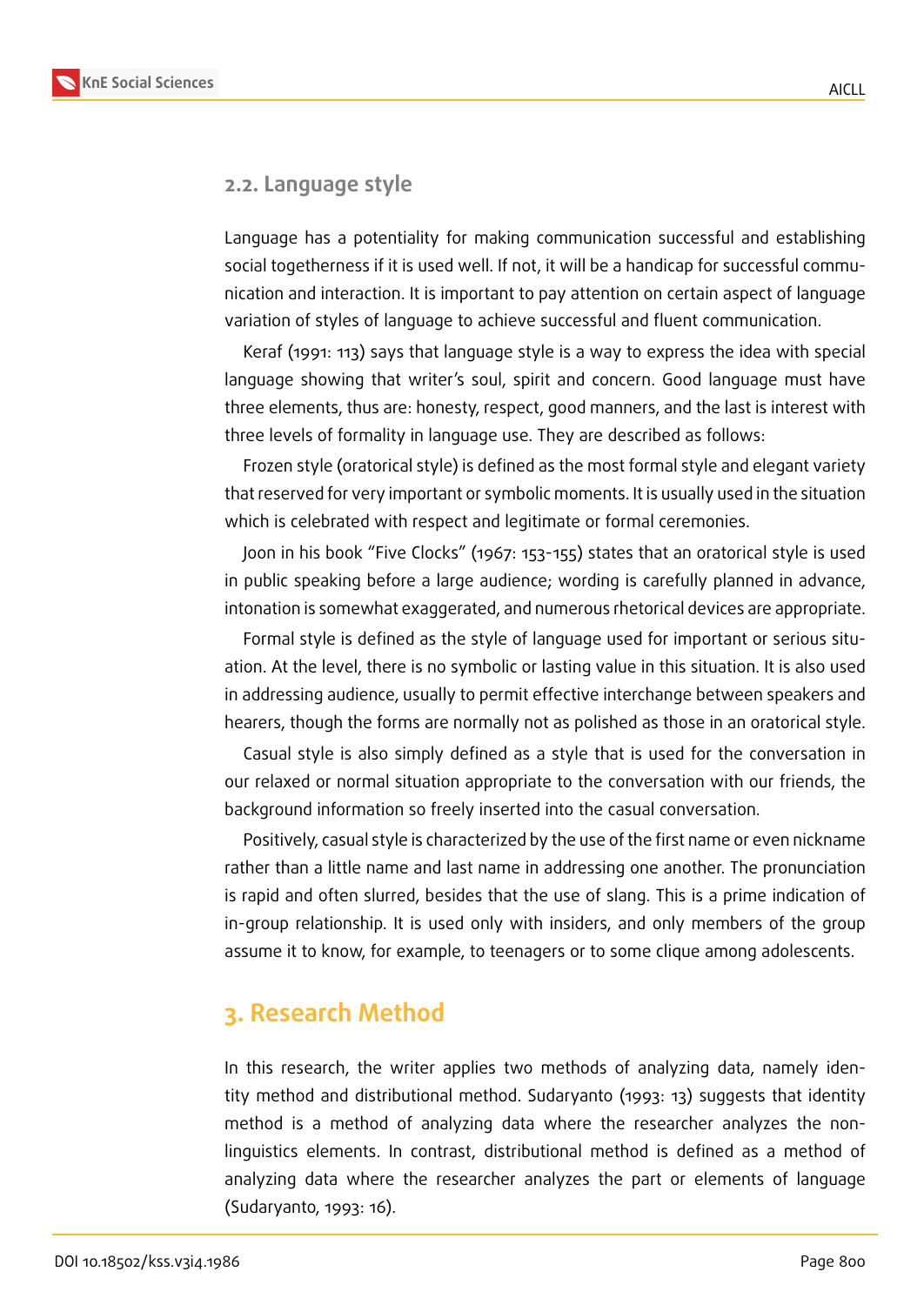

### **4. Discussion**

Martin Joos differentiated five levels of formality in language use. They are described as follows, frozen style, formal style, casual style, consultative style, intimate style. In this research the reseacher interested to discuss about, frozen style, formal style, and casual style.

Frozen style (oratorical style) is defined as the most formal style and elegant variety that reserved for very important or symbolic moments. It is usually used in the situation which is celebrated with respect and legitimate or formal ceremonies.

Formal style is defined as the style of language that be used for important or serious situation. At the level, there is no symbolic or lasting value in this situation. It is also used in addressing audience, usually audiences too large to permit effective interchange between speakers and hearers, though the forms are normally not as polished as those in an oratorical style.

Casual style is also simply defined as a style that is used for the conversation in our relaxed or normal situation that appropriate to the conversation with our friends, the background information so freely inserted into the casual conversation. Caring is the act of being concerned about or interested in another person or situation. It is feeling or acting with *compassion*, *concern*, or *empathy.* Teamwork is working with others to reach a common goal; acting together to achieve a shared vision.

Language style, according to Joos (in Alwasilah, 1993: 45), is classified into types based on the degree of formality, those are, frozen, formal, and casual styles.

#### **4.1. Frozen style**

Frozen or oratorical style is the most formal style. It is usually used in situation that is very formal and has symbolic value, such as in formal ceremonies and court, constitutions, and states documents. The characteristics of frozen style are the use of maintained and unchanged sentence structures, the use of long and careful sentence constructions, the use of exaggerated intonation, and also almost no responses between the speaker and hearer. For instance:

#### "Preamble.

We the people of the united states, in order to form a more perfect union, establish justice, insure domestic tranquility, provide for common defense,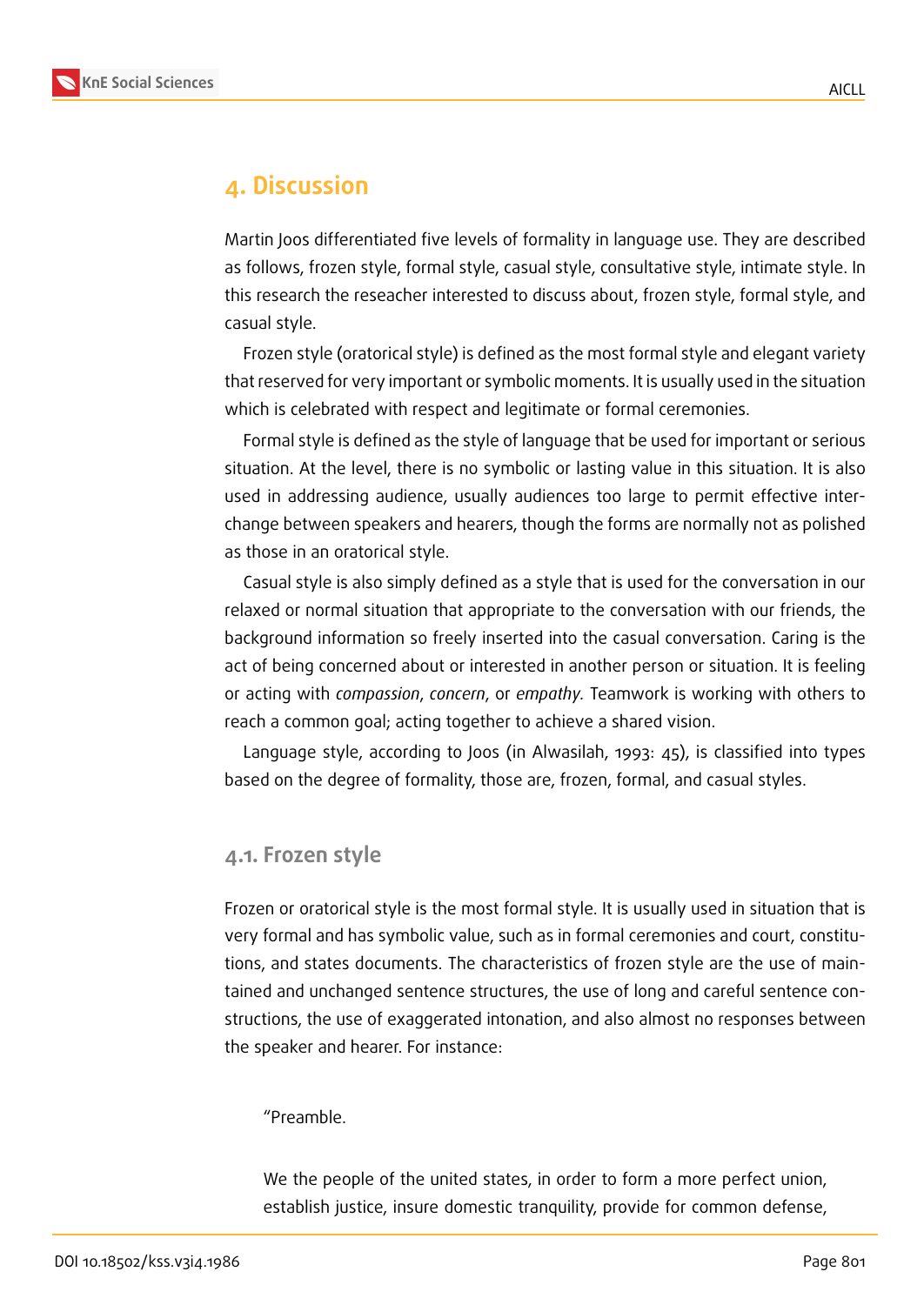

promote for the general welfare, and secure the blessing of liberty to ourselves and our posterity, do ordain and establish this constitution for the united states of America...."

(the U.S. code published by the law revision counsel of the U.S. House of representative, 2004: 1).

#### **4.2. Formal style**

Formal or deliberative style is defined as the type of language style that is used in situations in which the speakers are very careful about pronunciation, choice of the word, and sentence structure, it is usually used in important or serious situations, such as in scholar and technical reports, classrooms, formal speeches, for examples:

#### **4.2.1. The use of standard word**

For example:

- 1. *Pemandangan di desa ini indah sekali*
- 2. Uangnya tidak cukup untuk membeli baju baru Instead of
- 3. *Pemandangan di desa ini indah banget*
- 4. *Duitnya nggak cukup buat beli baju baru*

Sentences 1 and 3 have the same meaning that is "the scenery in this village is very beautiful". The difference between these sentences is that sentence 1 uses the standard word "*sekali*" (formal), while sentence 3 uses non-standard word "*banget*" (informal). Both "*sekali*" and "*banget*" mean "very".

The meaning of sentences 2 and 4 are the same. The literal meaning is that "her money is not enough to buy a new cloth" (she does not have enough money to buy a new cloth). The difference lies in the fact that sentence 2 uses the standard words "*uang"* (money) and "*tidak"* (no or not) and "*untuk*" "for or to" and the sentence a.4 uses the non-standard words "*duit*" "money", "nggak" "no or not', and "*buat*" 'for or to'.

**4.2.2. The use of effective sentence structures**

1. *Buku itu sudah saya baca*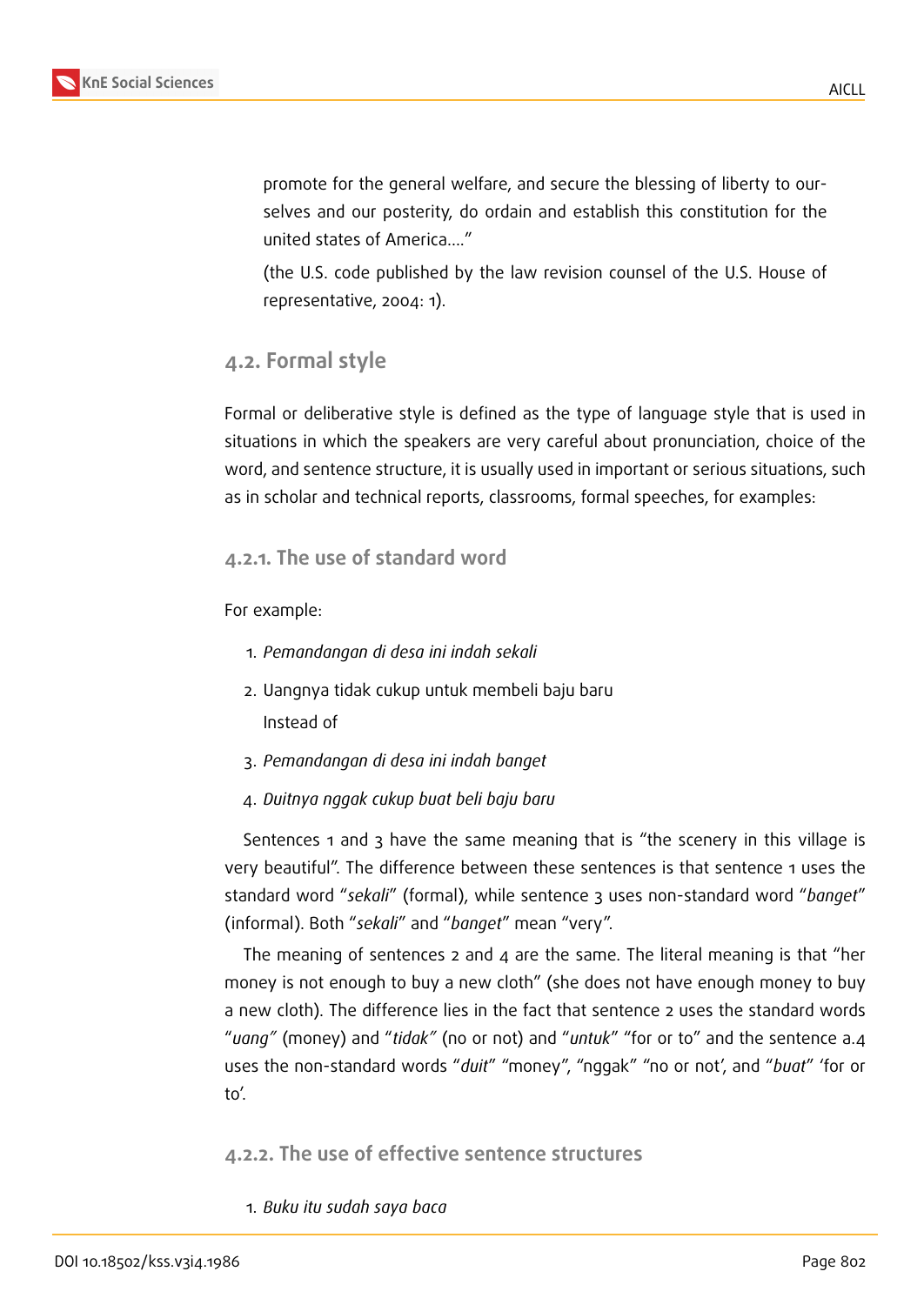- 2. *Persoalan itu sudah kami bicarakan kepada bapak kepala sekolah* Or
- 3. *Buku itu saya sudah membacanya*
- 4. *Persoalan itu kami sudah membicarakanya dengan bapak kepala sekolah*

Sentence 1 and 3 have the same meaning, "I have read the book" however, is an effective sentence, whereas 3 is inefefective one.

Both sentences 2 and 4. mean "we have discussed the problem with headmaster". The differences between 2 and 4 is that in Indonesia language, the sentence structure 2 is effective, while the sentence structure  $\alpha$  is ineffective.

### **4.3. Casual style**

Casual style is defined as a style used in an informal and a relaxed situation. Casual style is used, for example, between friends and family members. Casual style has four characteristics, namely the use of nickname when addressing one another, the use of rapid and slurred pronunciation, the use of slang, and the use of non-standard forms.

#### **4.3.1. The use of non-affix forms**

For example:

- 1. *di mana kamu kerja?*
- 2. *Dia pinjam buku bahasa inggrisku kemarin*
- 3. *Di mana kamu bekerja?*
- 4. *Dia meminjam buku bahasa inggrisku kemarin*

Both sentences 1 and 3 mean "where do you work?" In formal form, the word "*kerja*" (work) should be attached by the prefix "ber-" to become "*bekerja*" (work). The affixation process is as follows:

*Prefix verb verb Ber- +kerja bekerja*

However, sentence 1 uses non-affixs word form "*kerja*" (work) which is informal, rather than to use the affix word form "*bekerja*" (work). Both sentences 2 and 4 have the same meaning. These two sentences mean "he borrowed my English book yesterday" in formal form.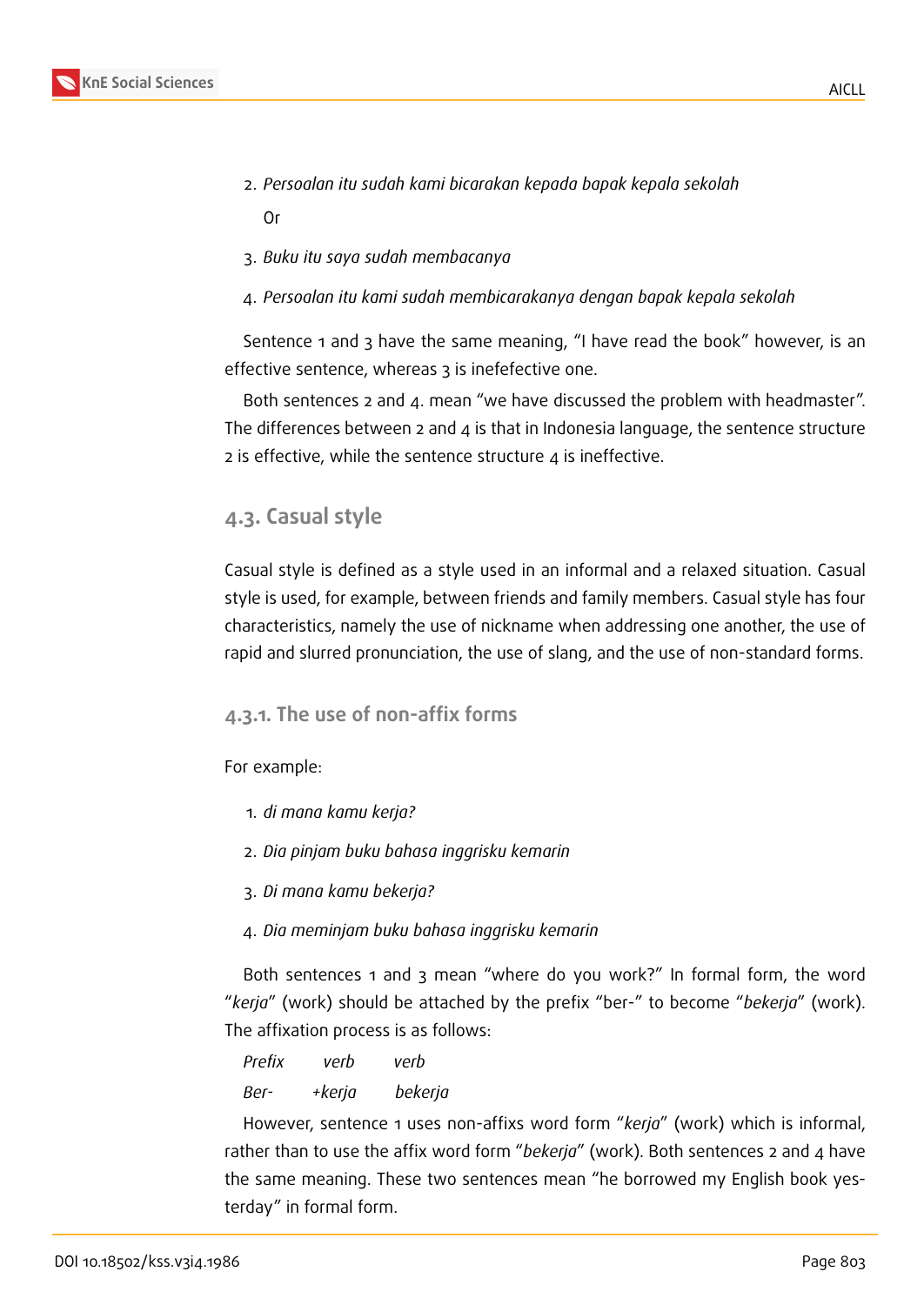

"*pinjam*" (borrow) should be "*meminjam*" (borrow) as illustrated in the following: *Prefix verb verb meN- +pinjam meminjam*

However, sentence 2 uses non-affix word form "*pinjam*" (borrow), which is informal rather than to use the affix verb form "*meminjam*" (borrow).

## **5. Conclusion**

The characters on the movie are Saman, Pak Hasyim (Saman's grand father), Haris (Saman's father), Salina (Saman's sister), Astuty (teacher), Anwar (docter), Gani (village head), Lijet (Saman's friend). Population includes all of the research objects which are going to be observed (Arikunto, 1982: 90). In this research, the population is all characters' utterances in the movie *Tanah Surga Katanya.* In determining sample, the writer uses purposive sampling. Purposive sampling is defined as a technique of taking sample based on certain purposes (Arikunto, 1982: 98). The writer takes all utterances which contain language style as the sample. Then, he analyzed them based on the language style from formal to informal.

Practically, it can be beneficial for each individual to live together in the society. Those characters, in fact, can inspire the individual in his or her daily activity that leads him or her to be successful in achieving self-esteem and even self-actualization.

Finally, all types of language style are found in the speeches or words of all characters in the novel and each of the type resembles a certain context.

## **References**

- [1] Arikunto, Suharsimi. (1982). *Prosedur Penelitian*. Jakarta: PT. Rineka Cipta.
- [2] Joos, Martin. (1993). *The Styles of five o'clock.* Massachusetts: Lointhrop Publisher.
- [3] Keraf, Gorys. (1991). *Tata Bahasa Rujukan Bahasa Indonesia Untuk Pendidikan Menengah.* Jakarta: Gramedia Widia Sarana Indonesia.
- [4] Sapir, Edward. (1965). *Language: An Introduction to the Study of Speech.* San Diego. New York, London: Harcourt Brace Jovansvic, Publishers..
- [5] Sudar, Abu. (2016). Tanah Surga… Katanya. Retrieved on February 12, 2017, from https://letterboxd.com/film/tanah-surga-katanya/
- [6] Sudar, Abu. (2016). Tanah Surga… Katanya. Retrieved on February 12, 2017, from https://letterboxd.com/film/tanah-surga-katanya/